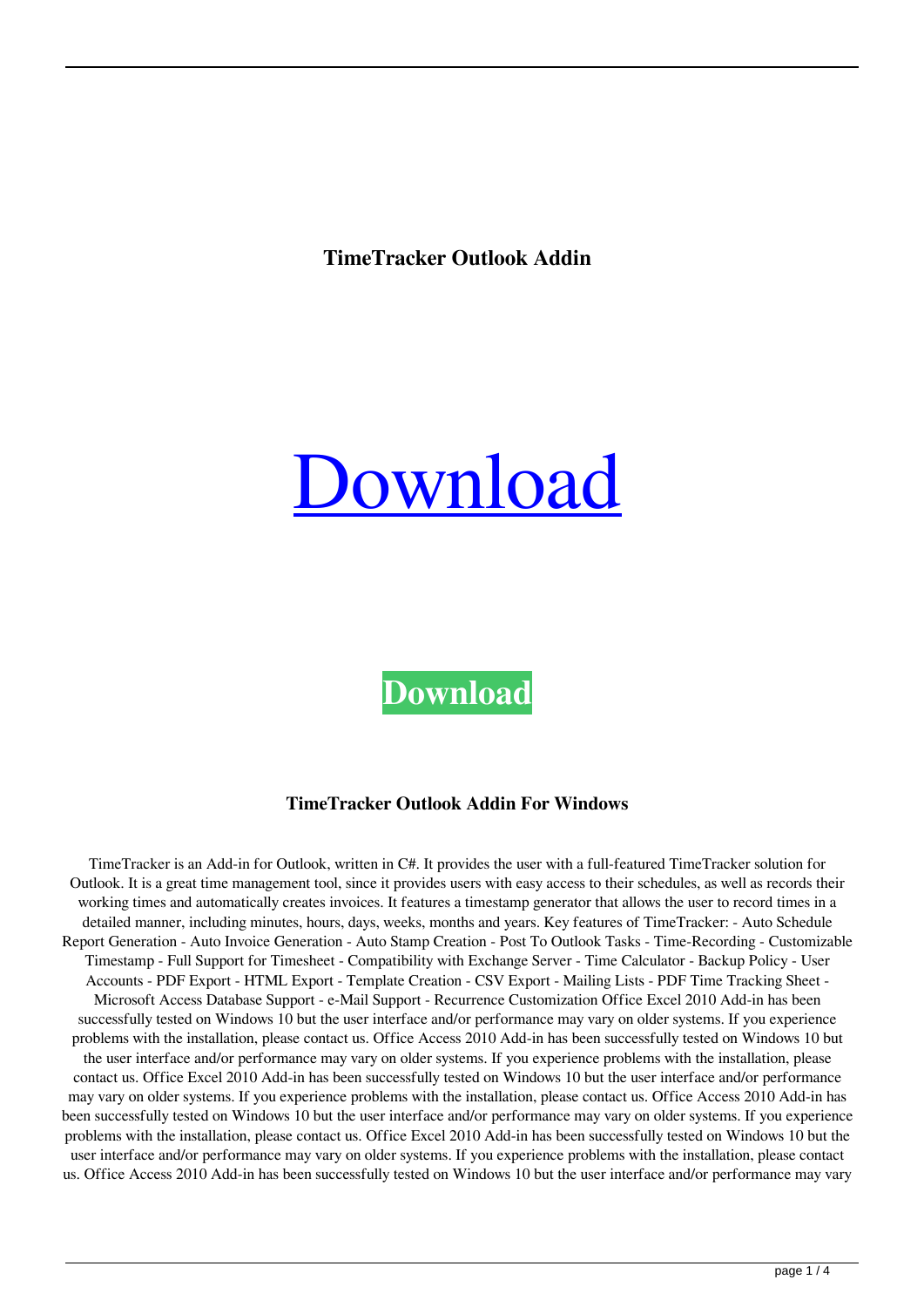on older systems. If you experience problems with the installation, please contact us. office datetime add-in has been successfully tested on Windows 10 but the user interface and/or performance may vary on older systems. If you experience problems with the installation, please contact us.

#### **TimeTracker Outlook Addin Crack License Keygen [2022]**

KeyMacro Outlook Addin is a reliable tool, that can record activities from a specified time interval. It allows you to record your activities directly from the calendar, so you can easily see when you work. Moreover, it can automatically transfer the recordings to other Excel files, based on your specified time intervals. Real-time time management KeyMacro Outlook Addin is compatible with Outlook 2007 and later. The tool records all of your activities from the day you specified. Moreover, the records can be retrieved and saved. The log can be exported to one of the supported formats: PDF, HTML, MHT, RTF, XLS, CSV, Text, image or XPS. Moreover, in case you wish to send a particular file to a specified recipient, you may easily create a stamp that can block other users from copying the content. Calendar, time intervals and user permissions KeyMacro Outlook Addin allows you to record the time you spend working every day, in a log of events, based on your specified time intervals. The log can be saved in Excel files. The log can be shown in different calendar views, such as WorkWeek, WorkDay or WorkDayMon-Fri. Furthermore, the tool can set a user's permissions, so your employer or clients can view the log only when you are logged into the email client. KeyMacro Outlook Addin works on both personal and work machines. Moreover, the log can be exported to the supported formats: PDF, HTML, MHT, RTF, XLS, CSV, Text, image or XPS. Moreover, in case you wish to send a particular file to a specified recipient, you may easily create a stamp that can block other users from copying the content. Productivity time tracker for Outlook KeyMacro Outlook Addin is a reliable tool, that can record activities from a specified time interval. It allows you to record your activities directly from the calendar, so you can easily see when you work. Moreover, it can automatically transfer the recordings to other Excel files, based on your specified time intervals. Real-time time management KeyMacro Outlook Addin is compatible with Outlook 2007 and later. The tool records all of your activities from the day you specified. Moreover, the records can be retrieved and saved. The log can be exported to one of the supported formats: PDF, HTML, MHT, RTF, XLS, CSV, Text, image or XPS. Moreover, in 77a5ca646e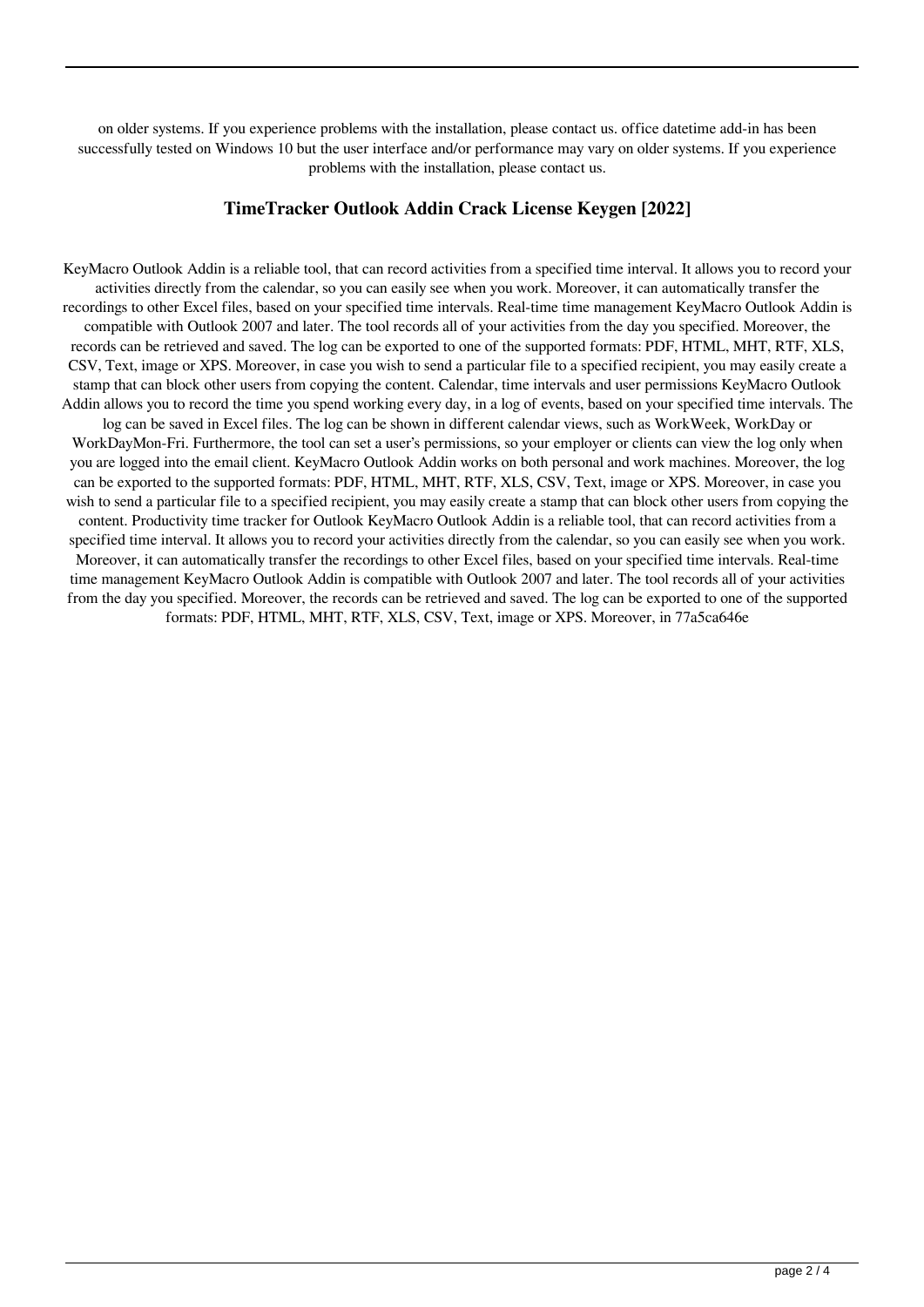### **TimeTracker Outlook Addin Crack + Torrent (Activation Code)**

Your customers can quickly calculate how much they need to pay you in advance, for a particular job or order. With the TimeTracker Outlook Addin, you can easily calculate how much you spent on writing a particular email, so that you can easily prepare your statements, invoices or reports. Export data to file TimeTracker Outlook Addin can export data to several different formats, such as PDF, HTML, MHT, RTF, XLS, CSV, Text, image or XPS. This add-in can also extract data from Outlook and save it to CSV or TSV files. Calculate individual or shared costs TimeTracker Outlook Addin allows you to set individual costs for each user. It shows how much you work per day and which invoice to be paid to whom. The add-in will calculate the total cost of the chosen invoice for each user, based on how much you spend per working day. Calculate and generate time-related reports TimeTracker Outlook Addin allows you to easily calculate the total work hours you spent in any given period. This feature allows you to quickly generate your bills or statements, based on the number of worked hours. I have a date range in my schedule but I would like to apply this to the users who are logged in at that time. I have achieved this with a macro but I have been asked to make this automated so it would run itself. ...example project with the template... I have a class that has over 25 attributes in it that are input by my student. If I have a specific attribute, for instance the attribute date of birth, I would like that inputted as today's date and tomorrow's date. Date inputted and date at the end of the week would be every Friday and would ...products for distribution. Please read the attached file for an outline of the project. The project must be done in both Word and Excel. I will be providing you with the Excel worksheet and most of the contact information for the supplier. I will be compiling the rest of the data. You will need to have experience with Excel. You must be able to write VBA i need a product for distribution. Please read the attached file for an outline of the project. The project must be done in both Word and Excel. I will be providing you with the Excel worksheet and most of the contact information for the supplier. I will be compiling the rest

#### **What's New In TimeTracker Outlook Addin?**

TimeTracker Outlook Addin is a reliable time management tool, which allows you to monitor the time spent working, based on sent emails. The add-in allows you to quickly verify your performance or the time spent writing an email on the designated timesheet. Moreover, it can easily generate reports or invoices, to send to your customers. Work hours monitor straight from Outlook TimeTracker Outlook Addin is a suitable time management tool, since it integrates with the email client. This feature makes it easy to use, since the interface is familiar and its functions reflect your email sending and receiving activity. The add-in can generate reports, which can reflect the hours you work every day, as well as gather data from across the company. TimeTracker Outlook Addin can work with one or several Outlook users, based on their login credentials. The records remain private for each employee. You may view a comprehensive chart of your own activity, in the selected period, as well as an overview of worked days per company. Timesheet, invoice and report generator TimeTracker Outlook Addin can automatically record your activity in Outlook, from the moment you open a new email sheet, until you send it. The logs are updated after each activity, for you to view and analyze. Each grid or document can be printed or exported to one of the supported formats: PDF, HTML, MHT, RTF, XLS, CSV, Text, image or XPS. Moreover, in case you wish to send a particular file to a specified recipient, you may easily create a stamp that can block other users from copying the content. Reliable time management tool TimeTracker Outlook Addin allows you to calculate how much time they spend working every day. This tool is suitable for small, individual business as well as large corporations. You can track the time you work each day, in order to inform your customers or creditors about the amounts to be paid.Q: kendo ui treeview allow all icons I am using kendo ui treeview to display items from database, I need to make the icons work as a select, I know the icons are not checked. How can I do this? The icons are: 1) 2) 3) 4) A: You can use the option checkable: true in your treeview e.g: See this example here 3. Research design and methods. What is the research question and design of the study? What type of study will be conducted? What are the study's methods? What are the study's objectives? How will you